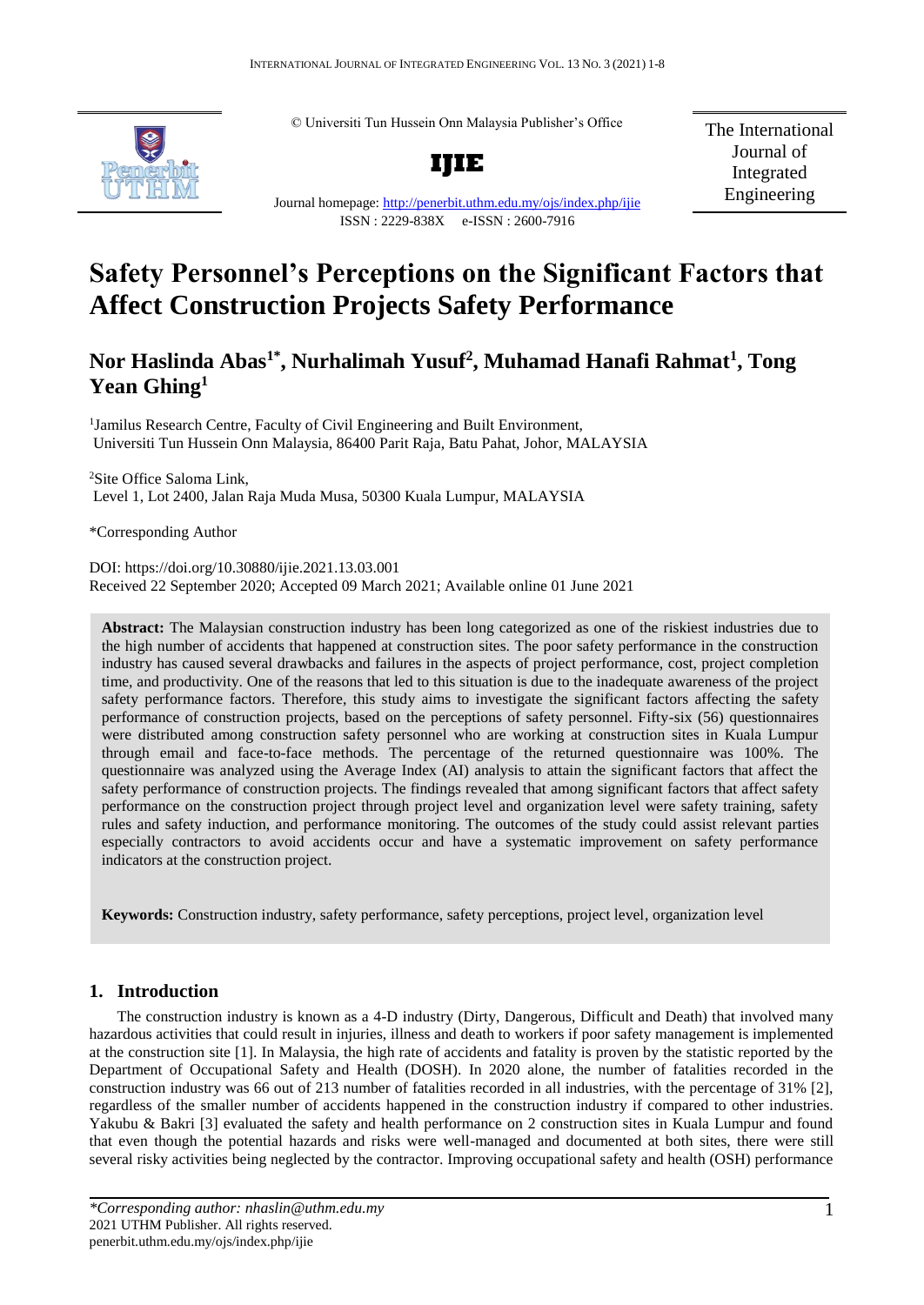in the construction industry is important because it symbolizes the excellence of the executed projects, and more importantly the protection of life for those (i.e. workers) who work in the field.

According to Haupt [4], occupational safety and health (OSH) legislation alone was not adequate to reduce the number of accidents. A range of initiatives had been adopted in many countries around the world to improve construction safety performance. One of the main concerns was safety management through organization policies and practices. For example in Hong Kong, the introduction of the Pay for Safety Scheme (PFSS) in 1996 to encourage the safety awareness by taking the contractor's pricing for safety items out from the area of the competitive building had improved the safety performance of the construction industry in terms of reduction of the number of accidents [5], [6]. Carter & Smith [7] integrated safety with construction schedules where all safety considerations could be included at the early stage of construction. According to Zou & Zhang [8] and Mohamed [9], safety awareness, knowledge and training were believed to effectively promote safety culture. Some researchers also investigated accident causes and analysis to avoid accidents from happening [10], [11]. Farooqi [12] suggested that employers need to provide training to employees and implement comprehensive safety programs that could improve safety performance continuously. Recently, the use of technological advancement such as Building Information Modelling (BIM) has been acknowledged as one of the ways to improve construction safety [13], [14].

For construction projects, the contractors need to measure their safety performance to ensure they are aware of their organization's safety well-being. Hinze & Gambatese [15] in their study concluded that the contractor's safety performance was consistently influenced in part by several factors. Moreover, the quality of the project was even more important because it had a direct bearing on the performance of the prime contractors on key elements of the work [16]. Safety performance can be measured through either traditional goal-setting or feedback method (known as a lagging indicator), or input-oriented predictive measurement (known as a leading indicator). Examples of lagging indicators commonly used while measuring safety performance are the number of accidents and near-misses, accident and incident rates, number of complaints, etc. In recent years, leading indicators had been highlighted as the method to evaluate the safety performance of the construction project [17]. Leading-indicator based safety performance measurement tools had been developed in other countries, such as Gunduz & Khader [18] who develop a safety performance index assessment tool by using a fuzzy structural equation model for construction sites. Another examples include 'Safety Meter' in Australia, which was based on leading indicators that aim to involve the workforce in the method of measurement and raise site safety awareness [19]; 'Site Safe' in New Zealand, which consists of 3 main measurement themes i.e. safety systems, safety behaviors and safety leadership [20]; and Safety Effectiveness Indicators (SEIs) [21].

In Malaysia, the Construction Industry Development Board (CIDB) has developed a safety performance tool named SHASSIC, which aims to measure the safety and health performance of the construction project, based on leading factors that underpin the tool. However, the indicators or factors in SHASSIC only cover organization-wise factors, such as safety policy and safety committee, with the lacking of project-wise indicators, such as the implementation of audit and safety personnel [22]. Abas et al. [22] studied the factors affecting safety performance pertinent to project levels. This study expands Abas et al.'s [22] work, by identifying the significant factors affecting safety performance in the construction project, pertinent to organization and project levels.

#### **2. Safety Performance Factors**

Safety performance of a construction project can be affected by several factors or indicators, whether in project level or organizational level [23]. The next sections describe the factors affecting the safety performance of construction projects, pertinent to these two categories.

#### **2.1 Project Level**

Project level is described as when thee owners had chosen to divide the work required to provide a facility and contract with several inter-firm organizations, and also related with historical factors such as economy, psychology, technical, procedure, organization and environmental work issues [24]. According to Wong et al. [25], the development of safety systems, safety procedures and practice could affect safety performance. This also included monitoring of safety compliance, the establishment of safety committees, communicating safety policies to safety site personnel, the involvement of safety officers and consultation between safety officers and site staff [25], [26].

Abas et al. [22] reviewed the factors affecting safety performance in construction projects related to the project level. Among the factors affecting construction project safety performance in project level were:

"implementation of safety inspection, implementation of safe system of work, implementation of safe plant & equipment, implementation of safe working environment, implementation of safety officer & supervisor, safety review for safety audit, safety review for site safety policy review, emergency plan & procedures, and safety training" [22].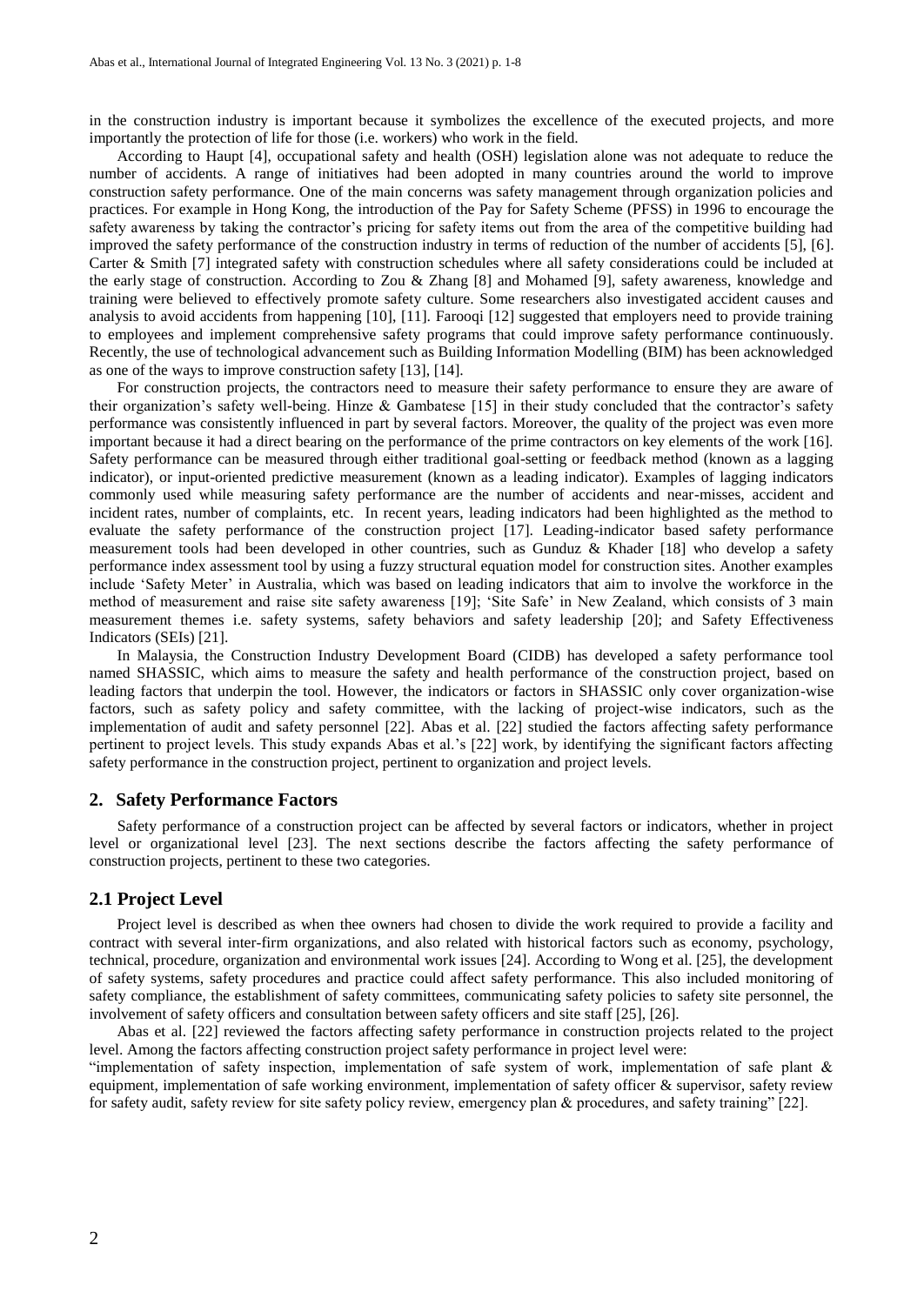## **2.2 Organization Level**

The organization level is described as the top management actively involved in safety and a strong commitment to safety [24]. Ng et al [23] had identified and summarized the factors of safety performance factors on an organizational level as follows (Note that the summary of factors is supported by relevant literature):

- i) Safety policy & safety management system A policy is an administrative belief used in an organization that can be a sequence of actions and effective decisions [23]. Company safety policies and safety management systems following relevant legislation can positively affect construction safety performance [22], [27], [28]. The research found that the reduction of accidents would be accomplished when top management takes a dynamic approach with concern and through the dedication of safety and health improvement as well as maintaining good safety and health policy [27].
- ii) Safety rules Construction worker's safety attitudes are influenced by their understanding and realizing of risk, management, safety rules and the working procedure [29].
- iii) Safety organization Designers should take consideration of how the project components will be assembled and the way the construction task is undertaken. That is why designers must address the safety and health requirements into the design stage and before the commencement of the project [30]. In addition, when designers are aware of the consequences of the design decision it will improve safety performance. This could reduce the injuries and associated costs, and decrease redesign costs and operating costs for special procedures and protective equipment [31].
- iv) Safety responsibility According to Peyton & Rubio [32], safety responsibilities should be clearly defined as an effective safety program.
- v) Selection of subcontractor Toole et al. [33] argued that when it comes to safety responsibilities between engineers, general contractors and subcontractors there is no uniform agreement on-site safety responsibilities. Besides, to determine good company safety records the management accountability should consider the accidents along with productivity, quality and schedules of one's contractors company based on Stanford University.
- vi) Safety induction & performance monitoring Shannon et al. [25] in their study indicated that the provision of regular safety training was found to be a common feature of good safety performers [25]. Ng et al. [20] reviewed several literatures and found that safety trainings such as induction of new workers at the workplace and induction in safe working procedures are associated with good safety performance in construction companies (as noted in 25,32,33]. In addition, training and induction procedures were found to be haphazardly arranged and poorly organized in construction companies that were not performing as well as their counterparts [20].
- vii) Safety audit According to Shannon et al. [27], the completion of regular safety audits has generally been associated with construction companies that have lower injury rates and/or successful approaches to health and safety.
- viii)Organizational safety policy review effective safety program has outlined some of the basic elements which are periodic safety performance reviews must be undertaken (including accident statistics, report of injuries and results of safety inspections) [34], [35].
- ix) Resources for training Tsui & Gomez-Mejia  $[36]$ , stated that one way to encourage employee safety is to involve all employees at various times in safety training. Merely sending safety memos is not enough but produce the newsletters, change the safety posters, continue to update bulletin boards and post the information in visible areas are recommended.
- x) Organizational safety plan The most factor affecting safety performance is an emergency or disaster of planning and preparation [37]. The emergency can be brought under control using the resources and procedures for the emergency response in place for the workplace [38].
- xi) Legislation, codes & standards In many countries, the procedure intended to prevent such accidents are usually mandated by the appropriate occupational safety authority [39]. For instance, Malaysia was prevailing regulations and legislation regarding safety and health at the workplace through OSHA of 1994. Many scholars and professionals within the construction industry identified that regulations and legislations by themselves are still not enough to bring about the desired goal to zero accidents and incidents on construction sites [3], [4].

From the above indicators, it could be seen that management commitment to safety induction and performance monitoring was the most cited factor that could affect the safety performance of construction projects. Safety induction was one of the important practices to be done by management because it prepared new employees and visitors' awareness about the hazards presented at the workplace, escape routes, emergency preparedness, etc. In this way, employees and visitors would be more careful and well-prepared, thus reducing injuries. Other than that, safety responsibility was also frequently cited in the literature as the safety performance factor for the construction project. Management commitment towards the safety responsibility of all personnel at the workplace could be enhanced through the implementation of safety culture at the workplace. Through promoting safety culture, everybody involved in the workplace would be more self-responsible towards the safety and health of themselves and others. This could further enhance safety performance at the workplace, particularly the construction site.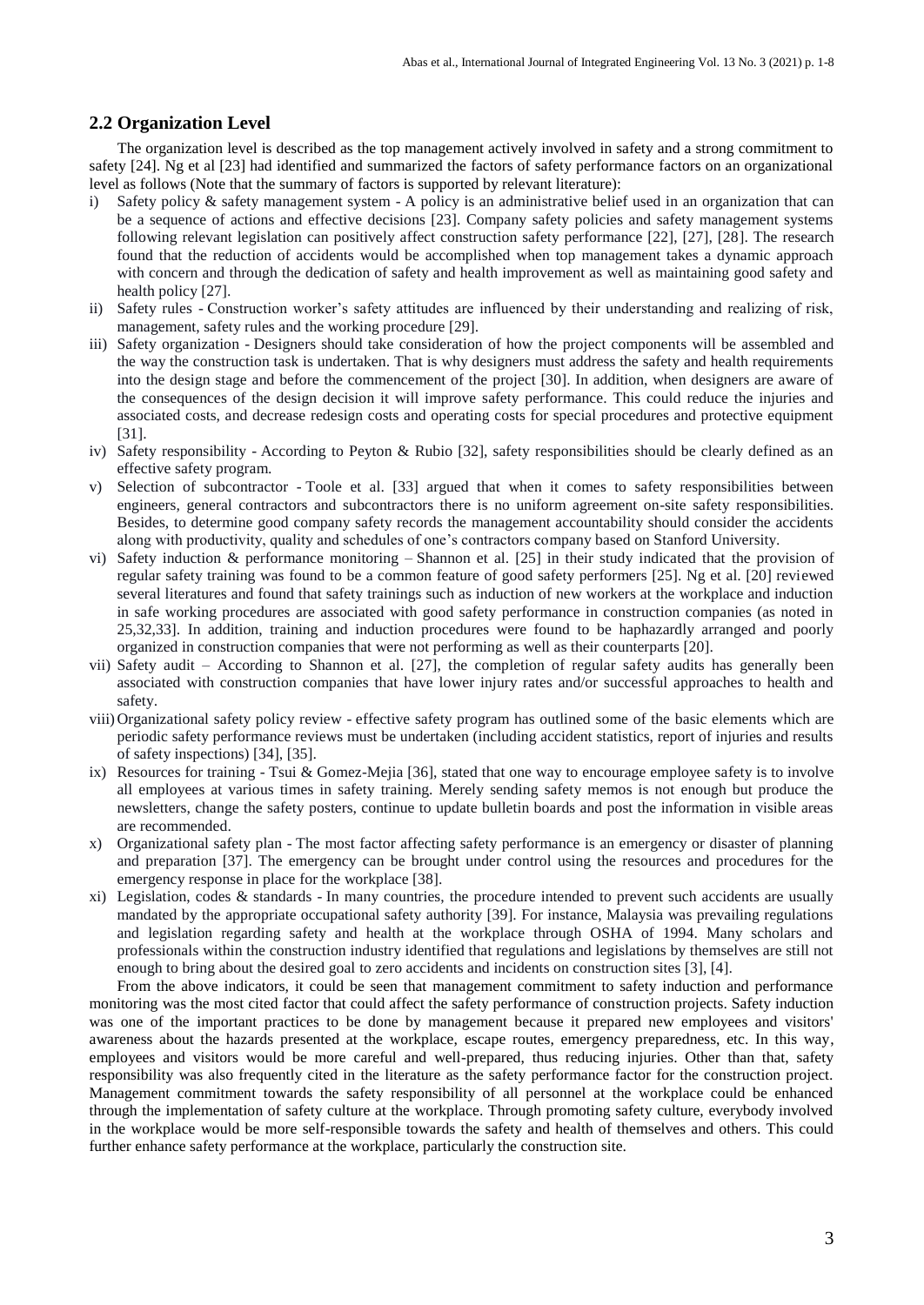#### **3. Methodology**

#### **3.1 Questionnaire Development and Procedure**

This study involved collecting significant data for safety factors of construction projects among safety personnel who worked at construction sites in Kuala Lumpur. The data was collected through a questionnaire survey form which was done through the online platform (google survey) and self-administered. The participants were among project managers and safety personnel who were directly involved in the projects such as safety and health officer (SHO) and site safety supervisor (SSS). However, the outlook point by distributing the questionnaire to site representatives among engineers also needed to know their side views about safety. Due to time constraints, the questionnaire was distributed to only 100 selected respondents, and the number of the returned questionnaire was 56 (56% response rate).

The questions were closed-ended using a Likert scale to represent the respondent's degree of agreement about the factors. The questionnaire consisted of two parts: Part A was about respondent's background such as position, academic qualification and working experiences (in years); and Part B was the list of factors that affected the safety performance of construction projects pertinent to both projects and organization levels. In Part B, the respondents were required to rate the level of significance of the factors towards affecting the safety performance of construction projects, in the range of 1 (very insignificant) to 5 (very significant).

The questionnaire survey was validated by 5 panels of the expert who had more than 10 years of experience in the construction industry and currently in charge of safety. Several improvements have been made according to expert panels' suggestions before distributing the actual questionnaire to the respondents.

#### **3.2 Measure for Data Analysis**

The returned questionnaires were analyzed using Average Index (AI) analysis by using the following formula:

$$
AI = \frac{\sum (a_i.x_i)}{\sum x_i}
$$
 (1)

where  $x_i$  = the number of respondents that agreeing with a choice;  $a_i$  = score at i (Likert scale); and  $i = 1, 2, 3, 4, 5$ . The results from AI were then categorized by adapting the AI range value proposed by Majid & McCaffer [40], based on the following range:  $1.00 \leq AI < 1.50$  (very insignificant);  $1.50 \leq AI < 2.50$  (insignificant);  $2.50 \leq AI < 3.50$  (slightly significant);  $3.50 \leq AI \leq 4.50$  (fairly significant); and  $4.50 \leq AI \leq 5.00$  (very significant).

#### **4. Results and Discussions**

#### **4.1 Demographic of Respondents**

Table 1 shows the background of respondents. Out of 56 returned questionnaires, most of the respondents were safety and health officers (55.36%), followed by site safety supervisors (23.2%) and safety managers (16.1%). Most of the respondents had work experiences between 6 to 10 years (48.21%), followed by 3-5 years (28.57%), while 19.64% of respondents had more than 10 years of working experience. From respondents' background analysis, it was believed that the information provided by them would be reliable because the respondents were among those who manage the construction at the site and half of the respondents had working experience in construction for more than 5 years. Their insights and opinions on the factors of safety performance indicators are essential in order to achieve the aim of the study.

| <b>Description</b>                                     | <b>Number of respondents</b> |  |  |
|--------------------------------------------------------|------------------------------|--|--|
| Job position                                           |                              |  |  |
| Safety and health officer (SHO)                        | 31                           |  |  |
| Site safety supervisor (SSS)                           | 13                           |  |  |
| Safety manager                                         | 9                            |  |  |
| Others (e.g. representing safety and health committee) | 3                            |  |  |
| Years of experience                                    |                              |  |  |
| Less than 3 years                                      | 2                            |  |  |
| Between 3 to 5 years                                   | 16                           |  |  |
| Between 6 to 10 years                                  | 27                           |  |  |
| More than 10 years                                     |                              |  |  |

| <b>Table 1 - Background of respondents</b> |  |  |  |
|--------------------------------------------|--|--|--|
|--------------------------------------------|--|--|--|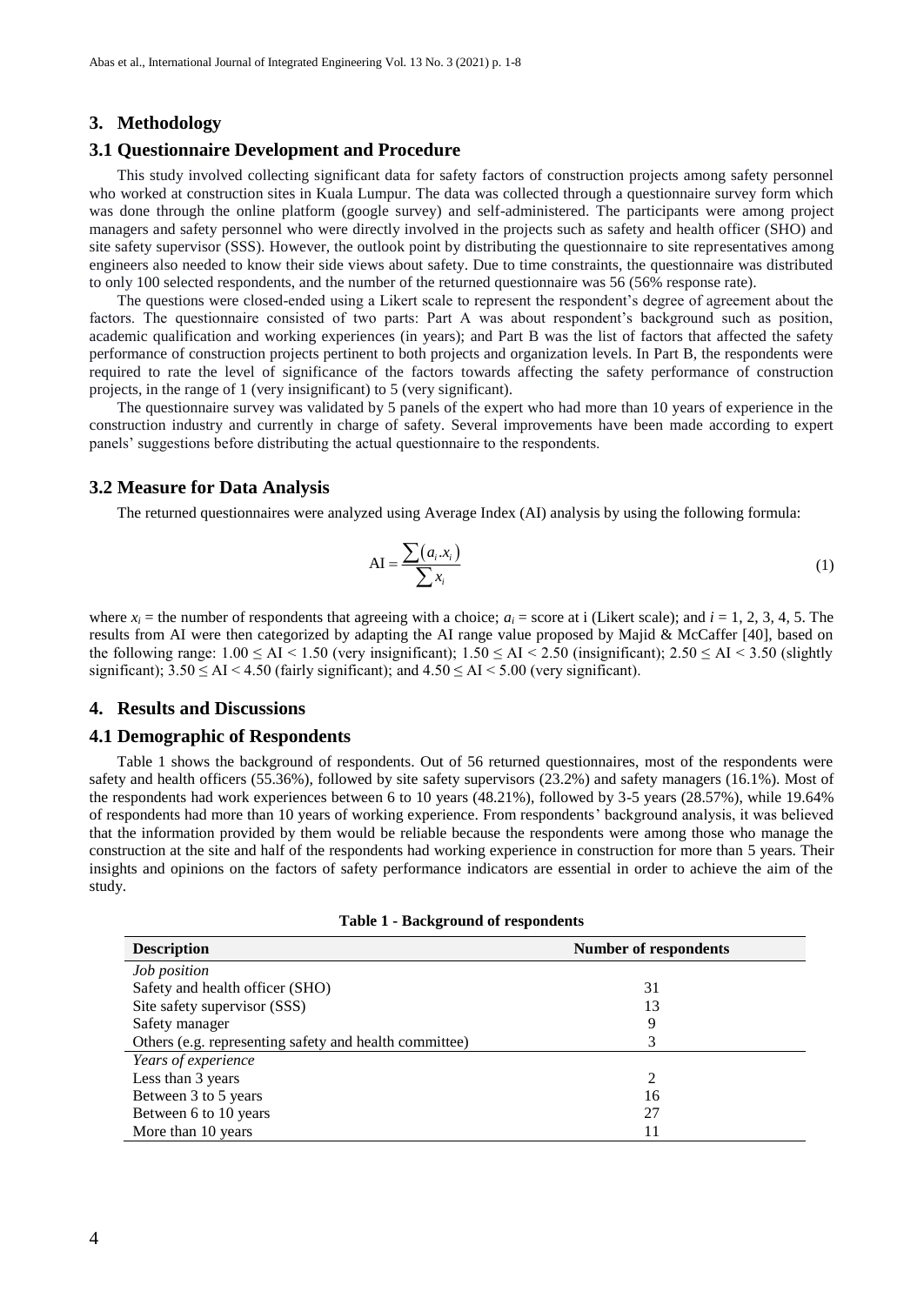## **4.2 Significant Factors of Safety Performance on Project Level**

Table 1 presents the average index analysis of the significant safety performance factors of construction projects pertinent to the Project Level. It could be seen that all of the listed factors are categorized as fairly significant to very significant in affecting the safety performance of construction projects, where 7 out of the 9 factors are perceived as very significant. Safety training is perceived as the most significant factor, followed by the implementation of a safe working environment and implementation of safety officer and supervisor. The result is parallel with Abas et al. [22] study, in which safety training is the most cited factor that affects the safety performance of construction projects.

| No. | Factors affecting safety performance on project level | Average index<br>analysis | <b>Significance level</b> |
|-----|-------------------------------------------------------|---------------------------|---------------------------|
|     | Safety training                                       | 4.66                      | Very significant          |
|     | Implementation of safe working environment            | 4.59                      | Very significant          |
|     | Implementation of safety officer & supervisor         | 4.59                      | Very significant          |
| 4   | Safety audit                                          | 4.52                      | Very significant          |
|     | Implementation of safety inspection                   | 4.50                      | Very significant          |
| 6   | Implementation of plant & equipment                   | 4.50                      | Very significant          |
|     | Emergency plan & procedure                            | 4.50                      | Very significant          |
| 8   | Site safety policy review                             | 4.48                      | Fairly significant        |
| 9   | Implementation of safe system of work                 | 4.43                      | Fairly significant        |

| Table 1 - Results of AI analysis and significance level of the factors (project level) |  |  |  |  |  |
|----------------------------------------------------------------------------------------|--|--|--|--|--|
|----------------------------------------------------------------------------------------|--|--|--|--|--|

Jaselskis et al. [41] proposed increased devoted time to safety training for the project safety representative etc. were essential on the project level stage. Despite raising awareness level on safety at the workplace, education and training can prevent the human error that may cause the accidents and to enable workers to perform a repetitive task with the needed skills [42]. Training helps to improve worker's skills and abilities to identify hazards, thus act as an effective tool to mitigate hazards [43].

The second most significant factor was the implementation of a safe working environment which is in agreement with Bakri et al.'s, [44] study, in which they highlighted that the most effective strategy to avoid the financial loss of the project was by providing a safe and healthy working environment. Meanwhile, the appointment of safety and health officer and safety supervisor can ensure a good safety performance of the project, which is in agreement with Hinze and Rabound [45] and Yung [29]. The appointment of full-time safety and health officers and project safety officers with the specific job site safety tours and inspections can be conducted to ensure better construction safety [29], [45].

Safety audits are also deemed significant to affect the safety performance of construction projects. Nikolaos [46] believed that safety audits such as safety inspections, an inspection of documents and interviews must be conducted on the construction project. Meanwhile, Kavianian & Wentz [47] agreed that conducting a comprehensive safety audit review of the company's safety program will determine the strength and weaknesses of a current safety program.

### **4.3 Significant Factors of Safety Performance on Organization Level**

Table 2 presents the average index analysis of the factors affecting the safety performance of construction projects pertinent to the organizational level. Out of the twelve factors, ten factors were perceived as very significant, whereas the remaining factors were categorized as fairly significant. The factors reflected organization commitment; therefore, the results of the study have indicated respondents' agreement on organization commitment was significant to cultivate a positive OSH environment at the workplace, which was also postulated by Ng et al. [23].

| No. | Factors of safety performance on organization level | Average<br>index analysis | <b>Significance level</b> |
|-----|-----------------------------------------------------|---------------------------|---------------------------|
|     | Safety rules                                        | 4.68                      | Very significant          |
| 2   | Safety induction & performance monitoring           | 4.61                      | Very significant          |
| 3   | Safety policy & Safety management system            | 4.59                      | Very significant          |
| 4   | Safety organization                                 | 4.59                      | Very significant          |
| 5   | Compliance with legislation, code and standards     | 4.59                      | Very significant          |
| 6   | Safety audit and review                             | 4.57                      | Very significant          |
|     | Safety responsibility                               | 4.55                      | Very significant          |
| 8   | Resources for training                              | 4.55                      | Very significant          |
| 9   | Organizational safety policy review                 | 4.54                      | Very significant          |
| 10  | Organizational safety plan                          | 4.52                      | Very significant          |

| Table 2 - Results of AI analysis and significance level of the factors (organization level) |  |  |  |
|---------------------------------------------------------------------------------------------|--|--|--|
|---------------------------------------------------------------------------------------------|--|--|--|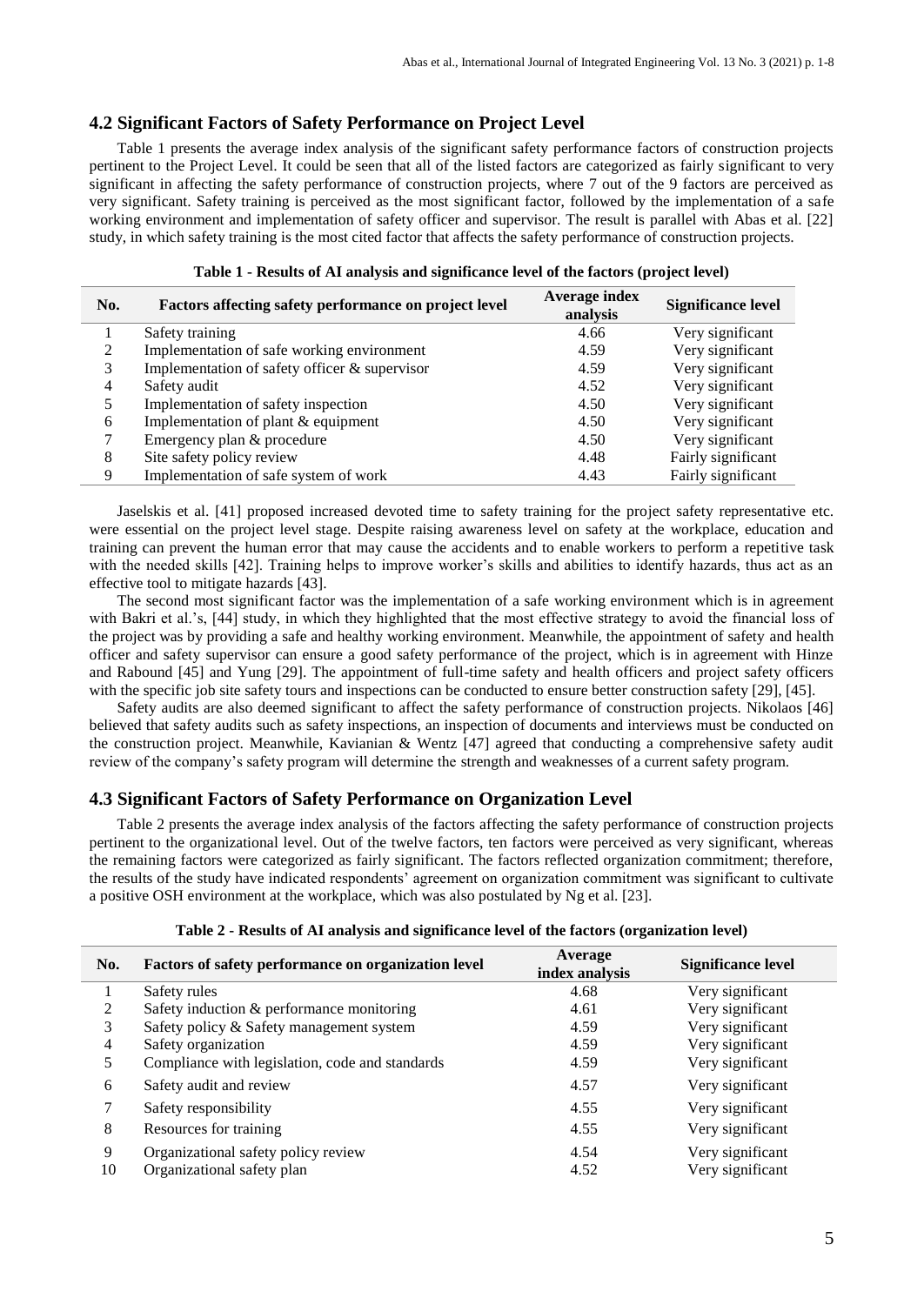| Safety and health training | 4.36 | Fairly significant |
|----------------------------|------|--------------------|
| Selection of subcontractor |      | Fairly significant |

From Table 2, it could be seen that the safety rules factor is deemed as the most significant factor that affects the safety performance of construction projects, followed by safety policy and management system; safety organization; and compliance with legislation, code and standards. This is parallel with Teo et al.'s [28] findings that the reduction of the accident would be accomplished when top management takes dynamic attention and is dedicated to safety and health improvement as well as maintaining good safety rules and health policy [31] As stated earlier by Mohamed et al. [30], construction worker's safety attitudes were influenced by their understanding and realizing of risk, management, safety rules and the working procedure, which further could increase the safety performance of construction projects.

The next perceived very significant safety performance factor is the safety policy and safety management system. This finding supports the previous study by Ng et al. [23], Teo et al. [28], Yung [29], where they highlighted that the company's safety policies and management systems that were developed and implemented following relevant legislation, could positively affect the construction safety performance. Safety organization was also significant to affect construction safety performance through a sequence of actions and effective decisions taken by the organization [21].

The findings of this study indicate that compliance with legislation is also important to improve the safety performance of construction projects, but regulations and legislation alone are not enough to achieve the goal of zero accidents and incidents at construction sites [3], [4]. In Malaysia, the government has enacted the legislation related to OSH such as Occupational Safety and Health Act (OSHA) 1994 and Factory and Machinery Act (FMA) 1967, but the number of accident and fatalities are still high. Therefore, this study proposes that compliance of OSH legislation should be done concurrently with performing other measures to increase safety performance.

#### **5. Conclusions**

This study investigated the safety personnel's perceptions of the significant factors that affect the safety performance of construction projects pertinent to the project and organizational levels. The results from Average Index analysis yielded that respondents perceived all the factors listed as significant to affect the safety performance of construction projects. The most significant safety performance factor pertinent to the project level is training, whilst the development and implementation of safety rules are perceived as the most significant safety performance factor pertinent to the organizational level. It is hoped that the findings of this study can provide awareness to construction stakeholders on the factors that impact the safety performance of construction projects.

The researchers offer some recommendations for enhancing the safety performance of construction projects. First, the employer should effectively plan and conduct regular training because it can increase the level of awareness of workers about safety and improve the worker's skills. In addition, the organization must ensure that new employees are given a safety induction and training program. Other than that, the contractor should also obey safety legislations with full commitments. The client also can play an important role in selecting the contractor with good safety performance history, rather than selecting them based on the lowest bidder in terms of cost aspect. Besides, the client must ensure that the contractors know their responsibility to perform greatly in safety, for example appointing safety and health officer to ensure safety and health at the construction site. The contractor can also implement safety rewards or other types of behavior-based safety programs to enhance the safety culture in the workplace. It is also proposed for contractors to conduct risk assessment and analysis before commencing construction project to predict the hazard and risk involved so that relevant control measures can be planned and executed.

For future research, it is recommended that the number of respondents to be increased to at least 300 respondents so that the results will represent the population. The respondents also could be extended to other individuals with different job positions such as engineers, project managers, etc. Lastly, it is recommended that the study is extended to other states in Malaysia.

#### **Acknowledgement**

The authors would like to thank the Ministry of Education Malaysia for supporting this research under the Fundamental Research Grant Scheme Vot No. FRGS/1/2016/SS03/UTHM/03/2 and partially sponsored by University Tun Hussein Onn Malaysia. The author would also like to thank all the industry individuals who participated in the survey.

#### **References**

[1] Ahmed S. (2019). Causes of accident at construction sites in Bangladesh. Organization, Technology and Management in Construction, 19(11), 1933–1951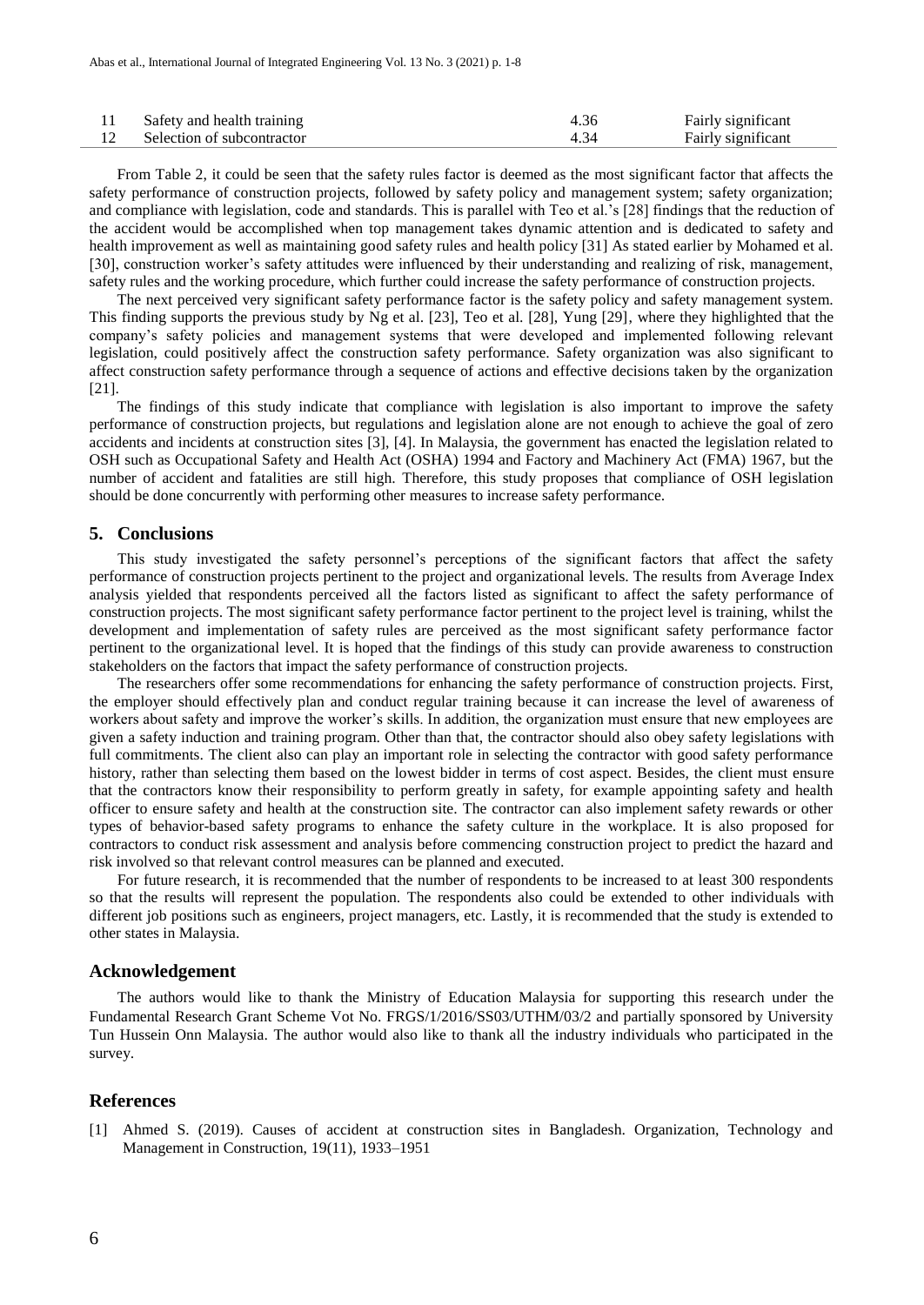- [2] DOSH (2020). Occupational Accident Statistic 2019. https://www.dosh.gov.my/index.php/statisticv/occupational-accident-statistics/occupational-accident-statistic-2020/3876-occupational-accidents-statistics-bysector-january-to-december-2020-investigated/file
- [3] Yakubu D. M. & Bakri I. M. (2013). Evaluation of safety and health performance on construction sites (Kuala Lumpur). Journal of Management and Sustainability, 3, 100-109
- [4] Haupt T. C. (2001). The Performance Approach to Construction Workers Safety and Health. PhD Thesis, University of Florida
- [5] Labour Department (2010). Occupational Safety and Health Statistics Bulletin. Occupational Safety and Health Branch, Labour Department, pp. 1-8
- [6] Choi T. N. Y., Chan D. W. M. & Chan, A. P. C. (2011). Perceived benefits of applying pay for safety scheme (PFSS) in construction – A factor analysis approach. Safety Science, 49, 813-823
- [7] Carter G. & Smith S. (2006). Safety hazard identification on construction projects. Journal of Construction Engineering and Management, 132, 197-205
- [8] Zou P. & Zhang G. (2009). Comparative study on the perception of construction safety risks in China and Australia. Construction Engineering Management, 135, 620-627
- [9] Mohamed S. (2003). Adaptation of the balanced scorecard to measure organizational safety culture. Journal of Construction Research, 40, 45-57
- [10] Hinze J., Huang X. &Terry L. (2005). The nature of struck-by accidents. Journal of Construction Engineering and Management, 131, 262-268
- [11] Ale B., Bellamy L. J., Baksteen H., Damen M., Goossens L. H. J., Hale A. R., Mud M. L., Oh J., Papazoglou I.A. & Whiston J. Y. (2008). Accidents in the construction industry in the Netherlands: An analysis of accident reports using Storybuilder. Reliability Engineering and System Safety, 93, 1523-1533
- [12] Charehzehi A. & Ahankoob A. (2008). Enhancement of safety performance at construction site. International Journal of Advances in Engineering & Technology, 5, 303-312
- [13] Marefat Q., Toosi H. & Hasankhanlo R. M. (2017). A BIM approach for construction safety: Applications, barriers and solutions. Engineering, Construction and Architectural Management, 26, 1855-1877
- [14] Zhang S., Sulankivi K., Kiviniemi M., Charles, Romo I., Eastman C. M. & Teizere J. (2015). BIM-based fall hazard identification and prevention in construction safety planning. Safety Science, 72, 31-45
- [15] Hinze J. & Gambatese J. (2003). Factors that influence safety performance of specialty contractors. Journal of Construction Engineering and Management, 129, 159-164
- [16] Larcher P. & Sohail M. (1999). Review of Safety in Construction and Operation for the WS & S Sector: Part 1. WELL Study, Task No. 166. Water and Environmental Health at London and Loughborough (WELL), pp. 1-16
- [17] Dyck D. & Roithmayr T. (2004). Great safety performance: An improvement process using leading indicators. AAOHN Journal, 12, 511-520.
- [18] Gunduz M. & Khader B. K. (2020). Construction Project Safety Performance Management Using Analytic Network Process (ANP) as a Multicriteria Decision-Making (MCDM) Tool. [Computational Intelligence and](https://www.hindawi.com/journals/cin/)  [Neuroscience,](https://www.hindawi.com/journals/cin/) 2020, 1-11
- [19] Work Cover (2001). Safety Meter Positive Performance Measurement Tool. Work Cover
- [20] Site Safe New Zealand (2013). Construction Safety Charter Accreditation. Site Safe New Zealand
- [21] Cipolla D., Biggs H.C., Dingsdag D. & Kirk P. J. (2009). Safety Effectiveness Indicators Project Workbook. Cooperative Research Centre for Construction Innovation
- [22] Abas N. H., Yusuf N., Suhaini N. A., Mohammad H. & Hasmori M. F. (2020). Factors affecting safety performance of construction projects: A literature review. IOP Conference Series: Material Science and Engineering, 713, 012036
- [23] Ng T. S., Cheng K. P. & Skitmore M. (2005). A framework for evaluating the safety performance of construction contractors. Building and Environment, 40, 1347-1355
- [24] Kai G., Hui H. G., Omar M. F., Tien C. T. & Zin A. A. M. (2016). Accidents preventive practice for high-rise construction. MATEC Web of Conferences, 47, 04004
- [25] Wong F. K. W., Chan A. P. C., Yam M. C. H., Wong E. Y. S., Tse K. T. C., Yip K. K. C. & Cheung E. (2009). Findings from a research study of construction safety in Hong Kong: Accidents related to fall of person from height. Journal of Engineering, Design and Technology, 7, 130-142
- [26] Tam C. M. & Fung I. W. H. (1998). Effectiveness of safety management strategies on safety performance in Hong Kong. Construction Management and Economics, 16, 49-55
- [27] Shannon H. S., Mayr J. & Haines T. (1997) Overview of the relationship between organizational and workplace factors and injury rates. Safety Science, 26, 201-217
- [28] Teo A. L. E & Phang T. W. K. (2005). Singapore's contractors' attitudes towards safety culture. Journal of Construction Research, 6, 157-178
- [29] Yung P. (2009). Institutional arrangements and construction safety in China: An empirical examination. Construction Management and Economics, 27, 439-450